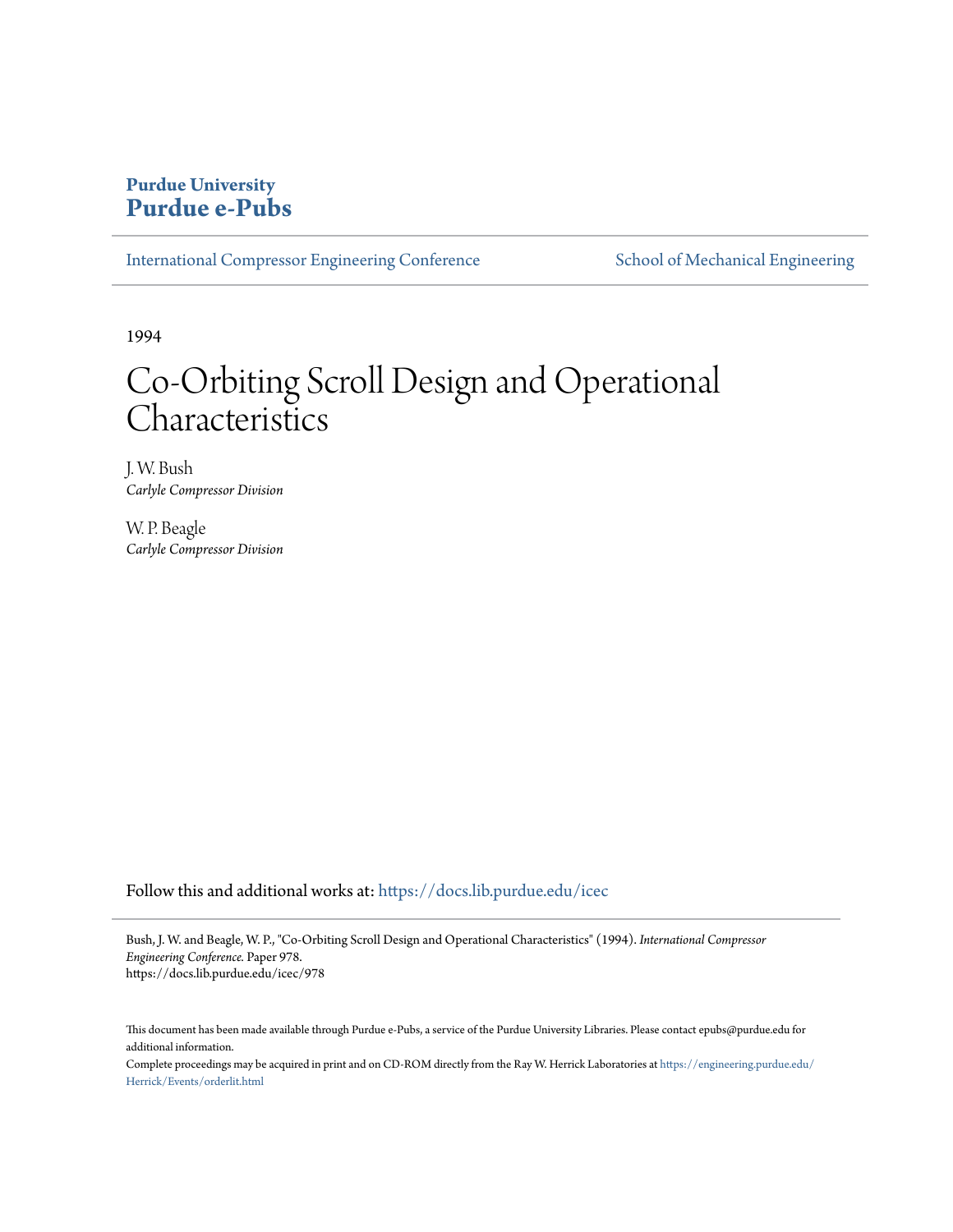### CO-ORBITING SCROLL DESIGN AND OPERATIONAL CHARACTERISTICS

James W. Bush Sr. Program Mgr. Wayne P. Beagle Senior Engineer

United Technologies Carrier Corporation Carrier Carlyle Compressor Division Syracuse, New York 13221

#### ABSTRACT

The drive systems of all scroll compressors in commercial production are of a conventional fixed-orbiting arrangement. This is mechanically simple and well within current mechanical design practice. For radially compliant designs it also has the disadvantage of generating large variations in inertial flank forces in variable speed or large capacity applications.

Another radially compliant drive arrangement is the co-orbiting drive, in which both scrolls are allowed to orbit with independent radial constraints. The wrap contact force becomes a virtual function of gas forces only and may be controlled within narrow limits over a wide range of compressor speed or size.

#### INTRODUCTION

The fixed-orbiting scroll drive arrangement in which one scroll is held stationary in the radial direction and the other is driven in an orbital path around its center is very common in practice today. It has the advantage of being mechanically simple, generally well understood, and falls well within the parameters of current mechanical design practice. For radially compliant designs whose flank loads are subject to the inertial force of the orbiting scroll, it also has the disadvantage of generating large variations in inertial forces in variable speed or large capacity applications.

Beyond a certain speed range, either high or low, special measures must be taken to assure good sealing at low speed where inertial forees are low and manageable flank loads at high speed where the forces are high. Above a given capacity range, where the orbiting scroll may become large and massive, similar measures must be taken to deal with very high inertial loads carried by the flanks. Effective radial compliance becomes nearly impossible and many have used fixed a crank radius or limited compliance for these extreme applications.

Throughout the history of scroll compressor development, other drive arrangements which provide the relative orbital motion required by the scroll concept have been known hut less well developed. For various reasons, activity in recent years has addressed a co·rotating drive in which both scrolls rotate about offset axes, eliminating the high radial inertial forces associated with orbital motion. Leaving behind the special set of bearing and sealing problems this approach entails, radial compliance is possible here but has a large added degree of design complexity and is often omitted.

Another radially compliant drive arrangement available to designers is that of the co-orbiting drive, in which both scrolls are allowed to orbit with independent radial constraints. One scroll is driven by the drive train while the motion of the other is determined by geometry and gas forces. Radial inertial forces are reacted through the drive shaft and compressor frame instead of through the scroll wraps. The wrap contact force becomes a function of gas forces only and may be controlled within narrow limits over a wide range of compressor speed or size.

#### BACKGROUND

The earliest known example of a co-orbiting scroll drive arrangement goes back to the U.S. Patent issued to Léon Creux in 1905 [1]. In his reversible steam expander, he would clutch the mechanism between co-rotating and co~rbiting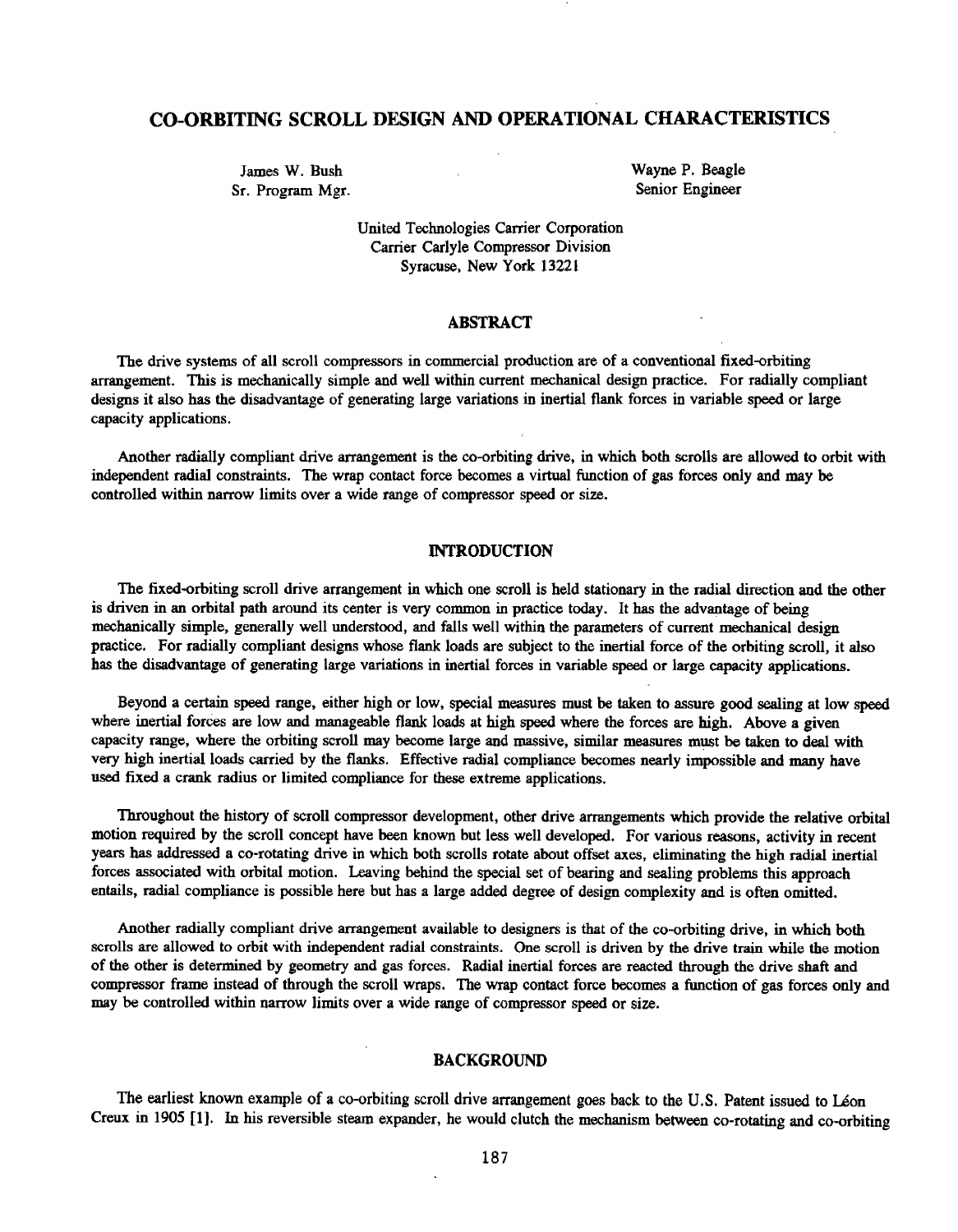modes to achieve the reversing feature. Interestingly, this earliest reference does not make use of a conventional fixed· orbiting arrangement at all! The two drive modes shown instead, co-orbiting and co-rotating, are the two which have come under more recent development. However, Creux's co-orbiting drive arrangement was constructed around two fixed radius cranks as part of a single solid shaft and no radial compliance was envisioned for the device.

The co-orbiting drive in its current form was first disclosed in 1975 by Niels O. Young [2]. He visualized an arrangement where the driven scroll was connected to a shaft with a fixed crank throw, much like a non-radially compliant fixed-orbiting drive arrangement except that now the fixed radius was larger than the built-in orbit radius of the scroll set. The free (formerly fixed) scroll was given an independent radial restraint which allowed it to go through its own smaller, so~alled minor orbit in response to gas pressures and mechanical flank loading. Young also pointed out the free scroll would now need a second independent anti-rotation device in the same manner as the driven scroll. The general object of this design was to control flank loading. That is the object of this study as well and we will look at the kinematics of this arrangement with an eye to the design of a practical, working compressor.

#### DRIVE KINEMATICS

We begin by looking at the arrangement of the scroll components as implied by the description of Young's coorbiting design. We will proceed to analyze the forces acting on this arrangement and determine the operating characteristics from this analysis.

#### Comoonent Orientation

Unlike conventional radially compliant designs which use a radially compliant driven scroll, the co-orbiting design has a fixed crank for the driven scroll that maintains a constant radius orbit path, much as in a noncompliant design. An antirotation coupling is used, as in conventional designs.

The free scroll, which in conventional designs remains fixed radially, is allowed to orbit. It's orbit path is limited to an arbitrary fixed radius. Where Young anticipated a radius larger than the orbit radius, we will begin by merely making it arbitrary. The free scroll is also constrained from rotating by the use of a second antirotation coupling.

With the appropriate selection of driven scroll crank radius  $R_c$  and free scroll minor orbit radius  $R_p$  along with the scroll profile's orbit radius  $R_{\text{or}}$ , the co-orbiting mechanism will become a radially compliant assembly that allows flank contact between scroll wraps. Any variation in orbit radius, whether due to part tolerance, liquid, or debris, will result in a variation of the phase angle between the driven and free scrolls. The flank contact force is dependant on gas loading within the scrolls and is virtually independent of the inertia effects of the orbiting components.

#### Drive Triangle

Figure 1 illustrates the orientation of this mechanism and is referred to as the drive triangle. The angle  $\gamma$  is referred to as the compliance angle.



FIGURE 1 Drive Triangle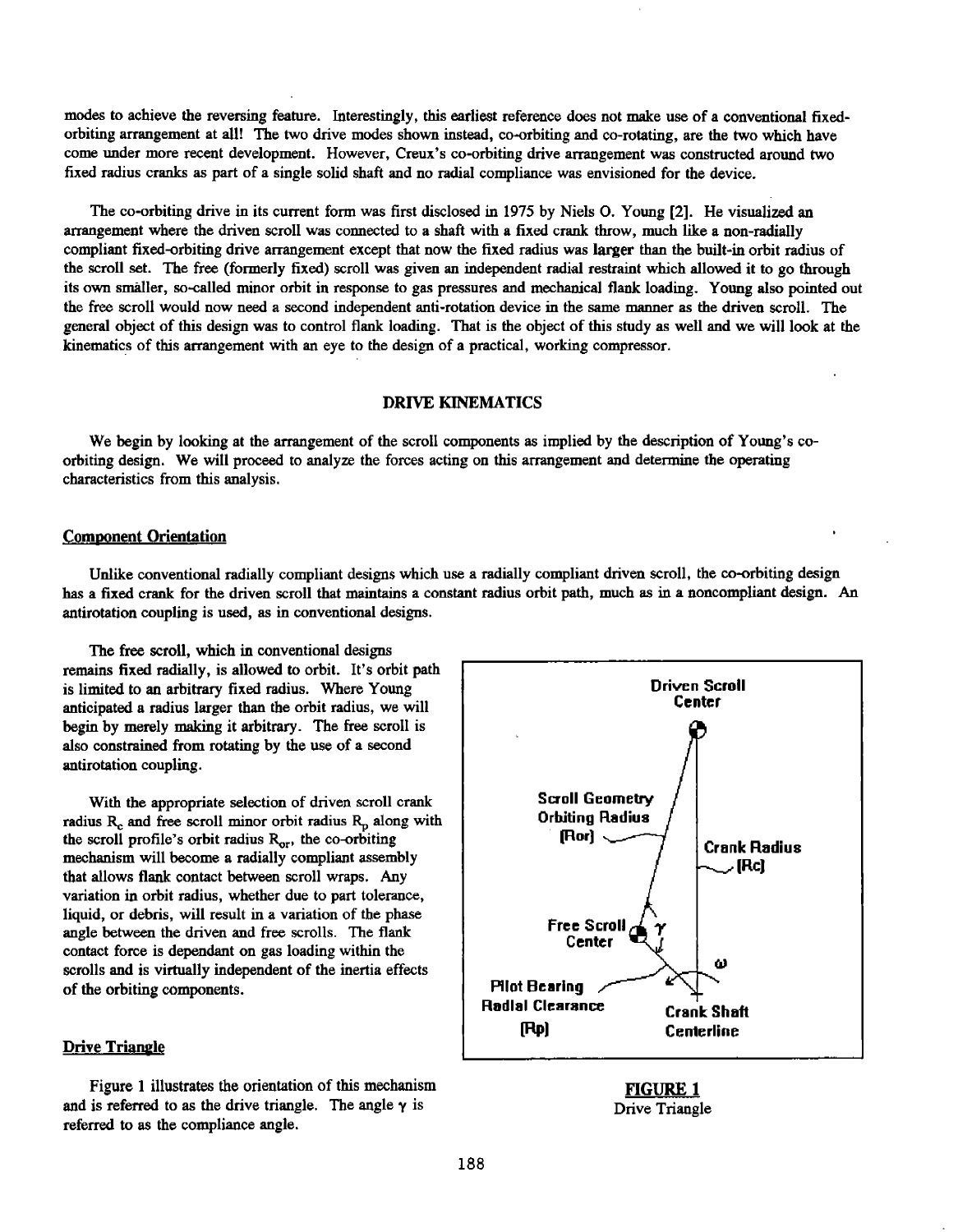#### FORCE VECTOR RELATIONSHIPS



Driven Scroll Free Body Diagram

Free Scroll Free Body Diagram

Figure 2 shows a free body diagram of the driven scroll. The gas force in the orbital plane is separated into tangential  $(F_{tg})$  and radial  $(F_{rg})$  components. The tangential component acts normal to the orbit radius vector of the scrolls  $R_{or}$  and the radial component acts parallel to  $R_{or}$  as shown. The flank contact force  $F_{fc}$  acts collinear to the radial gas force (which tries to separate the scrolls radially) and in the same direction. The driven scroll inertia force  $F_{di}$  acts in line with the crank radius.  $F_{\text{br}}$  and  $F_{\text{bt}}$  represent the resultant loads on the driven scroll bearing as radial and tangential components.

Figure 3 shows a free body diagram of the free scroll. The gas forces are again shown as  $F_{tg}$  and  $F_{rg}$ . The free scroll inertia force  $F_f$  and the radial free scroll bearing reaction force  $F_p$  act in line and through the centers of the crank shaft and free scroll. The radial free scroll bearing frictional force  $F_{fp}$  acts normal to  $F_p$  in a direction to oppose free scroll motion and, assuming coulombic friction, is equal to  $F_p$  times the pilot bearing frictional coefficient,  $\mu$ .

The free scroll bearing frictional force  $F_p$  is included here because it is the only force acting in its particular direction and, as we will see, influences the flank loading in the co-orbiting drive. Other frictional forces are neglected since as a practical matter they may be rolled into or included with other forces acting in the same direction, such as  $F_{11}$ for flank friction, in a more rigorous analysis than we are able to present here.

At a given operating condition and speed, all the forces acting on the free scroll are known except for  $F_p$  and  $F_{fc}$ .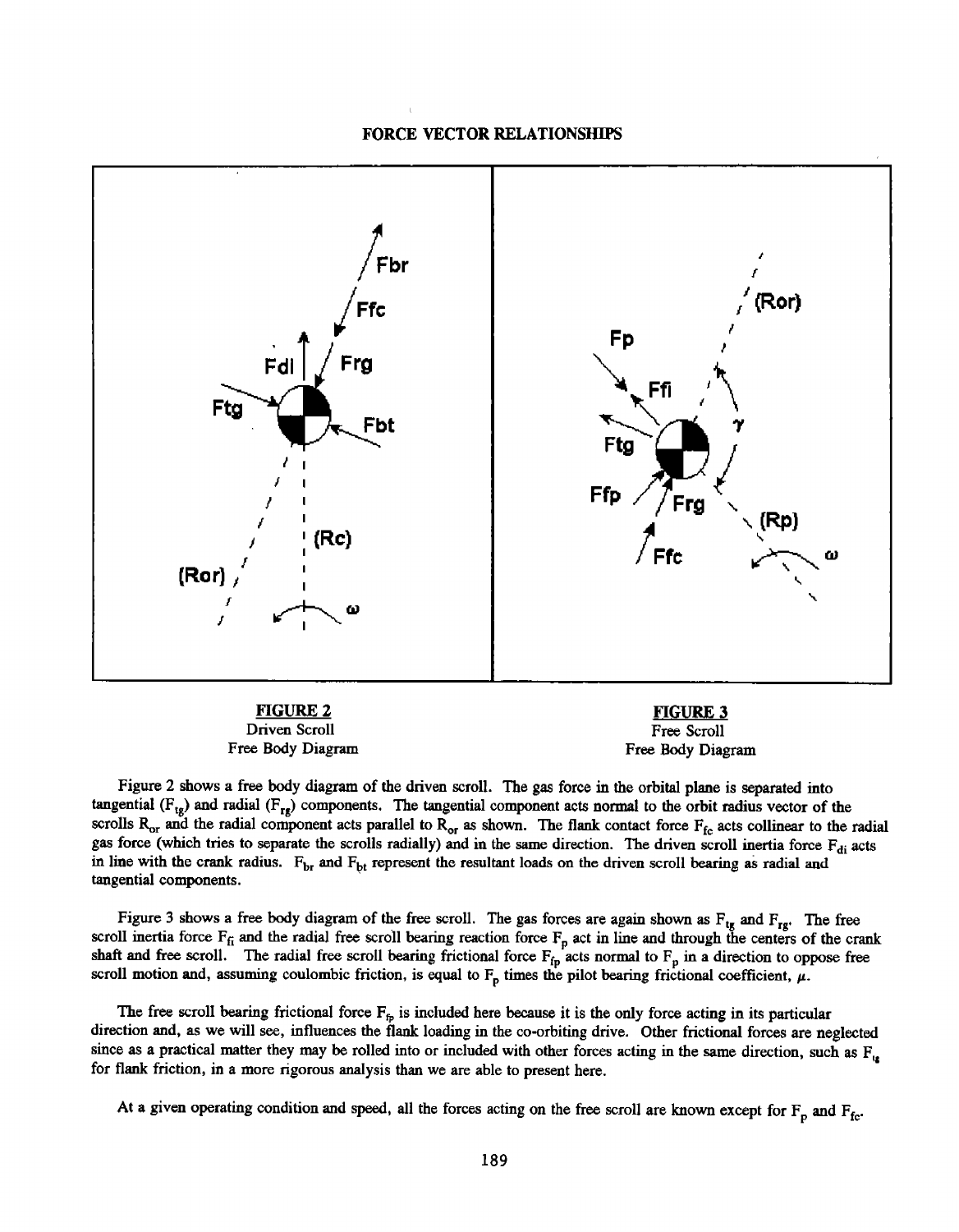The resultant of the forces acting on the free scroll try to drive the scroll outward from the co-orbiting drive triangle. The coaction between the free scroll radial bearing and the free scroll partially counter this force. In a not quite normal direction, the flank contact with the driven scroll serves to complete the mechanical restraint of the free scroll. The following force equations are used to determine the magnitude of free scroll bearing and flank contact forces.

Summing the forces in the direction of the free scroll radial bearing reaction and setting them to zero results in

$$
\Sigma \ F = 0 = F_{FI} - F_p - F_{RG}COS\gamma - F_{FC}COS\gamma + F_{TG}SIN\gamma \tag{1}
$$

Solving equation (1) for the pilot bearing force gives us

$$
F_P = F_{FI} - F_{RG} COS\gamma - F_{FC} COS\gamma + F_{TG} SIN\gamma \tag{2}
$$

Summing the forces in the normal direction results in

$$
\Sigma \ F = 0 = F_{FP} + F_{RG} S I N \gamma + F_{FC} S I N \gamma + F_{TG} COS \gamma \tag{3}
$$

Combining equations (2) and (3) and solving for the flank contact force gives us

$$
F_{FC} = \frac{F_{FI}\mu + F_{TG}(\mu S I N \gamma + COS \gamma)}{\mu COS \gamma - SIN \gamma} - F_{RG}
$$
 (4)

or, neglecting friction,

$$
F_{FC} = -\frac{F_{TG}COS\gamma}{SIN\gamma} - F_{RG}
$$
 (5)

Equation (4) shows the only effect that inertial forces have on the flank contact force is dependant on the friction of the free scroll radial restraint bearing. Equation (5) states that if this frictional factor can be made characteristically low, as in a hydrodynamic bearing for instance, the flank contact force becomes virtually independent of compressor operating speed as a practical matter. The terms containing the tangential and radial gas forces will predominate and the flank load will vary with operating condition only.

The negative sign in the main term of Equation (5) also shows that the value of  $\gamma$  must lie in the second or fourth quadrant for the ratio of cosine to sine to be negative and yield a positive net flank load. Additionally, y must be somewhat above the nominal minimum values to overcome the effect of  $F_{\text{rx}}$  in the second term. When we consider friction as in Equation 4 the practical minimum value of gamma will be somewhat larger than even this. On the other hand, selection of gamma near the upper end of the respective ranges will result in very high flank forces. Selection of an appropriate compliance angle must be done with care.

The case illustrated in Figure 1, where  $\gamma$  lies in the second quadrant, is called the "leading" configuration since the free scroll leads the driven scroll in its orbit. The free scroll bearing reaction acts inward as shown in Figure 3 and all the free scroll requires is a radial restraint, such as a pilot bearing, as illustrated in Young's patent, to prevent it from moving outward from its minor orbit path.

The drive triangle for the case where  $\gamma$  is in the fourth quadrant is shown in Figure 4. This is the "lagging" case, since the free scroll follows the driven scroll in its orbit. The bearing reaction force on the free scroll now acts outward since the free scroll now has an inclination to move inward. A pilot bearing is now insufficient and some other bearing,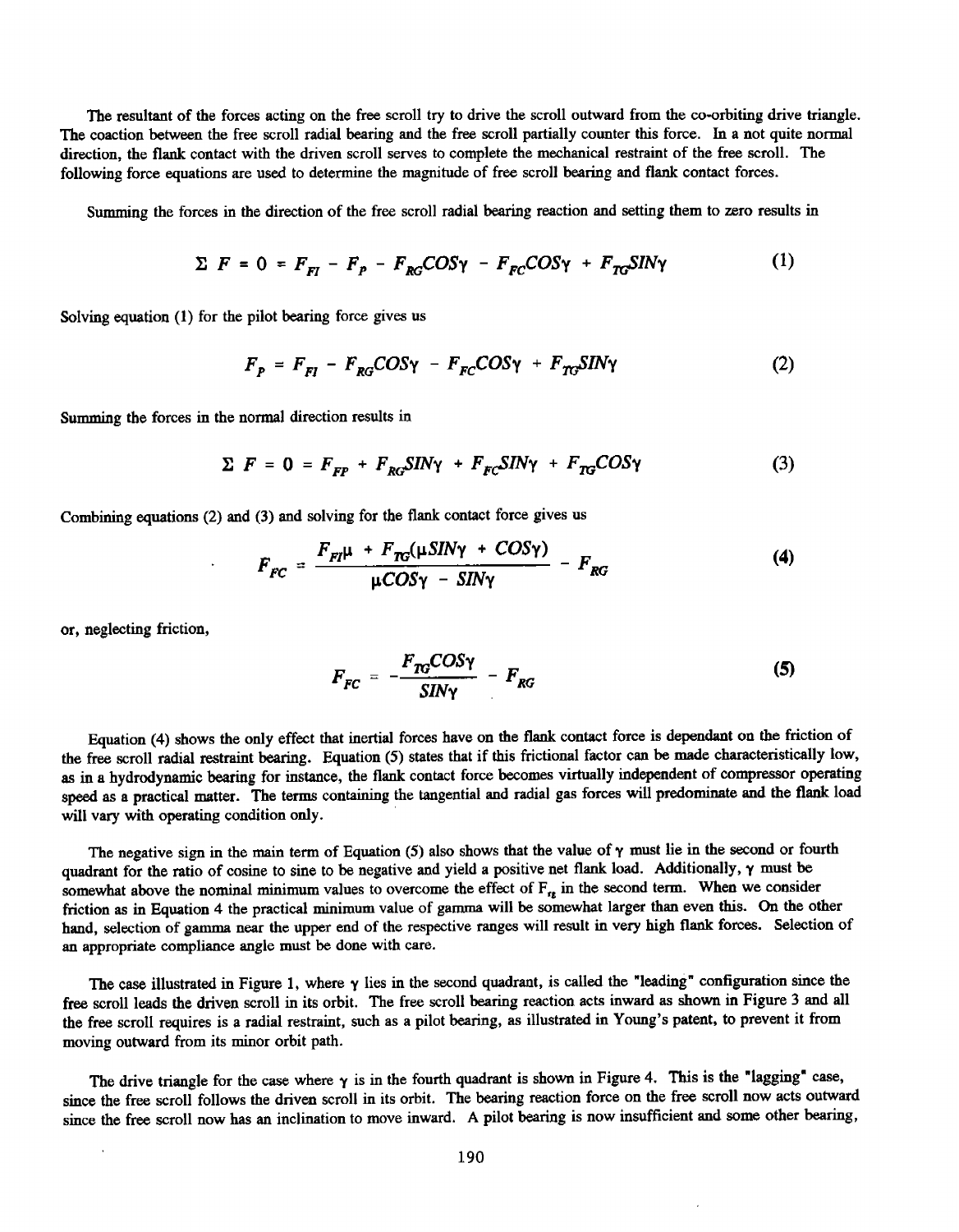such as a rotating link, must be used to restrain the free ·scroll to a circular orbit.

There may be individual design factors for selecting either a leading or lagging compliance triangle as they are integrated into the overall compressor layout. Either way, both types of co-orbiting drives can result in a suitable radial compliance design with similar flank loading characteristics.

both limit the free scroll inertial forces, which influence flank load through friction effects, and set the flank contact forces within an easily manageable range. It is very interesting to note that equations (4) and (5) predict this radial compliance concept will provide positive and controlled flank sealing at virtually any operating speed, from the highest practical speed as limited by flow restriction or counterweight forces and down to speeds as low as theoretically zero velocity.

Having solved for the flank contact force, the force summation can also be performed for the driven scroll free body diagram to determine the net drive bearing load for design purposes.

#### DESIGN EXAMPLE

One application of this design might be in large displacement compressors with fairly massive orbiting components which otherwise would require either counterbalanced radial compliance drive linkages or <sup>a</sup> noncompliant design. In this example, we look at a large



Drive Triangle Lagging Case

scroll designed to deliver 15 tons cooling capacity at 50 Hz operation (2900 rpm) with R134a, but driven at 60 Hz. The orbiting scroll is iron and weighs around 12.5 pounds.

|                  | Flank Loading, lbf |             |
|------------------|--------------------|-------------|
|                  | Conventional       | Co-Orbiting |
| Condition        | Compliance         | Compliance  |
| Refrigeration    | 1.249              | 105         |
| Air Conditioning | 1,202              | 267         |
| Maximum Load     | 1,158              | 356         |

If we now drive this same compressor at variable speed at, say, an air conditioning load, we see loads

|                        | Flank Loading, lbf |                |
|------------------------|--------------------|----------------|
|                        | Conventional       | Co-Orbiting    |
| <b>Operating Speed</b> | Compliance         | Compliance     |
| $30$ Hz                | 223                | 267            |
| 60 Hz                  | 1,202              | $\blacksquare$ |
| 90 Hz                  | 2,833              | п              |
| 120 Hz                 | 5,117              | Ħ              |